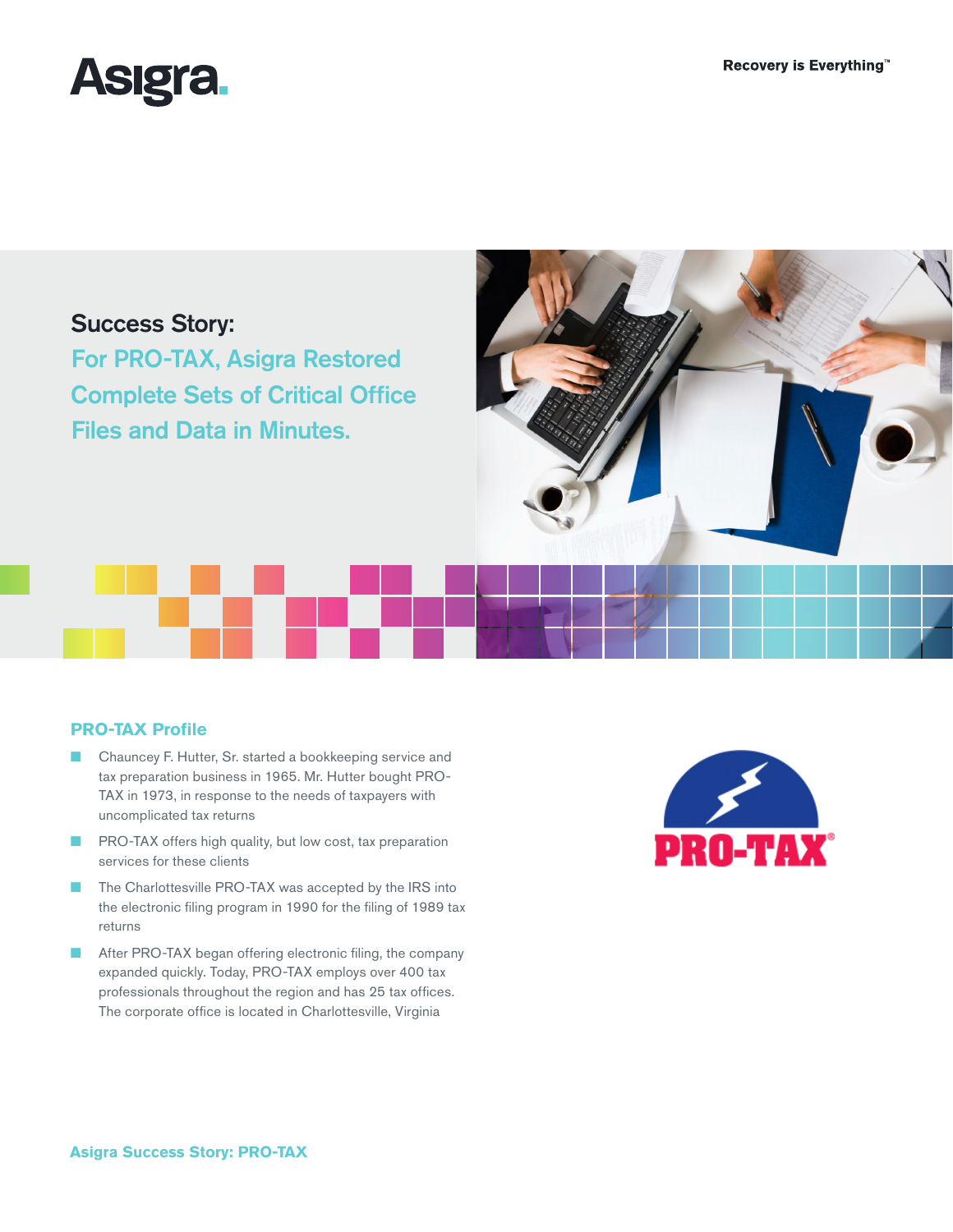

#### **Overview**

With 25 offices throughout Virginia, West Virginia and Tennessee, PRO-TAX is committed to setting the standard for Quality, Service, Efficiency and Profitability by which all seasonal tax firms throughout the United States will measure themselves. PRO-TAX attributes its steady growth since 1973 to its customer pledge. Each PRO-TAX office maintains 2-6GB of critical data in a Windows operating environment with Broadband connection.

### **PRO-TAX's Objective**

The challenge for PRO-TAX was to remain at the leading edge of technology to ensure that tax filing records are secured offsite in an encrypted format that protects the privacy of the customer yet ensures ready availability and access in the event of a server failure, local disaster, file corruption or data loss. This is critical year-round but more so during tax season when missed deadlines can result in increased fines and penalties. Tape backup was proving unreliable and costly.

Prior to using Asigra Cloud Backup™ and Recovery Software delivered through Asigra Partner, Storage Guardian, for vaulting their critical data from all 25 offices, PRO-TAX backed up each office to tape. This legacy tape method created challenges.

"We found that some backups failed to run when scheduled, or failed during the backup process. The worst cases were when the backup ran and posted as successful, but no data was on the tape at all!"

## **Milo Farineau, Director of Information Technology, PRO-TAX**

PRO-TAX wanted a guarantee that their clients' data would be restorable 100% of the time in case of an emergency with minimal effort and time lapse. As part of their commitment to their customers, only a demonstration of Asigra Cloud Backup and Recovery software functionality would prove beyond a doubt that this solution was what was needed to meet their high standards.

To test a disaster scenario, PRO-TAX conducted a bare metal restore (BMR) test. PRO-TAX enacted that the Windows 2000 Server managing the backup/restore process at one remote office was damaged. With a single phone call to Storage Guardian to ensure security protocols, they were able to then restore the requested full backup from the backup service provider's vault to a new server. PRO-TAX also needed to ensure adherence to compliance regulations without creating a drain on limited and valuable IT resources.

### **Asigra Cloud Backup and Recovery Software Delivers Business Value**

Asigra Cloud Backup and Recovery software performed flawlessly and delivered phenomenal results. We restored the complete set of office files and data in minutes to bare metal. "Another feature that was key for quick start-up and implementation was the agentless software that did not require a license fee for each machine at each location that I wanted to protect. This just wasn't an option with any of the other companies I investigated. Since I didn't need to purchase agent licenses, I was able to see a significant return on investment on day one with Asigra," said Farineau.

To meet compliance regulations, PRO-TAX uses a tax filing software company that keeps a copy of all the returns. The process of recovering that data, if needed from them, is tedious, takes a lot of time, and requires the entire database of returns for the year be restored to a location. In addition, reinstallation of the software and the custom information such as state tax rates for that particular office need to be recreated along with the recreation of user information for each tax preparer. "I wanted more control than that and for the files to be usable with less effort. Since the software at each office runs on the server and is contained in one folder, I could simply use Asigra Cloud Backup to backup not just the returns, but the entire software folder with user data and the returns in it," Farineau explains.

In response to a recent data recovery experience that was not a drill, Farineau states, "During tax season crunch, we needed to amend a return at the last minute …when the file was opened, it was corrupted. What could have been a disaster was painlessly averted in 10 minutes with Asigra Cloud Backup. Tax season is a bit less stressful with partners like Asigra and Storage Guardian."